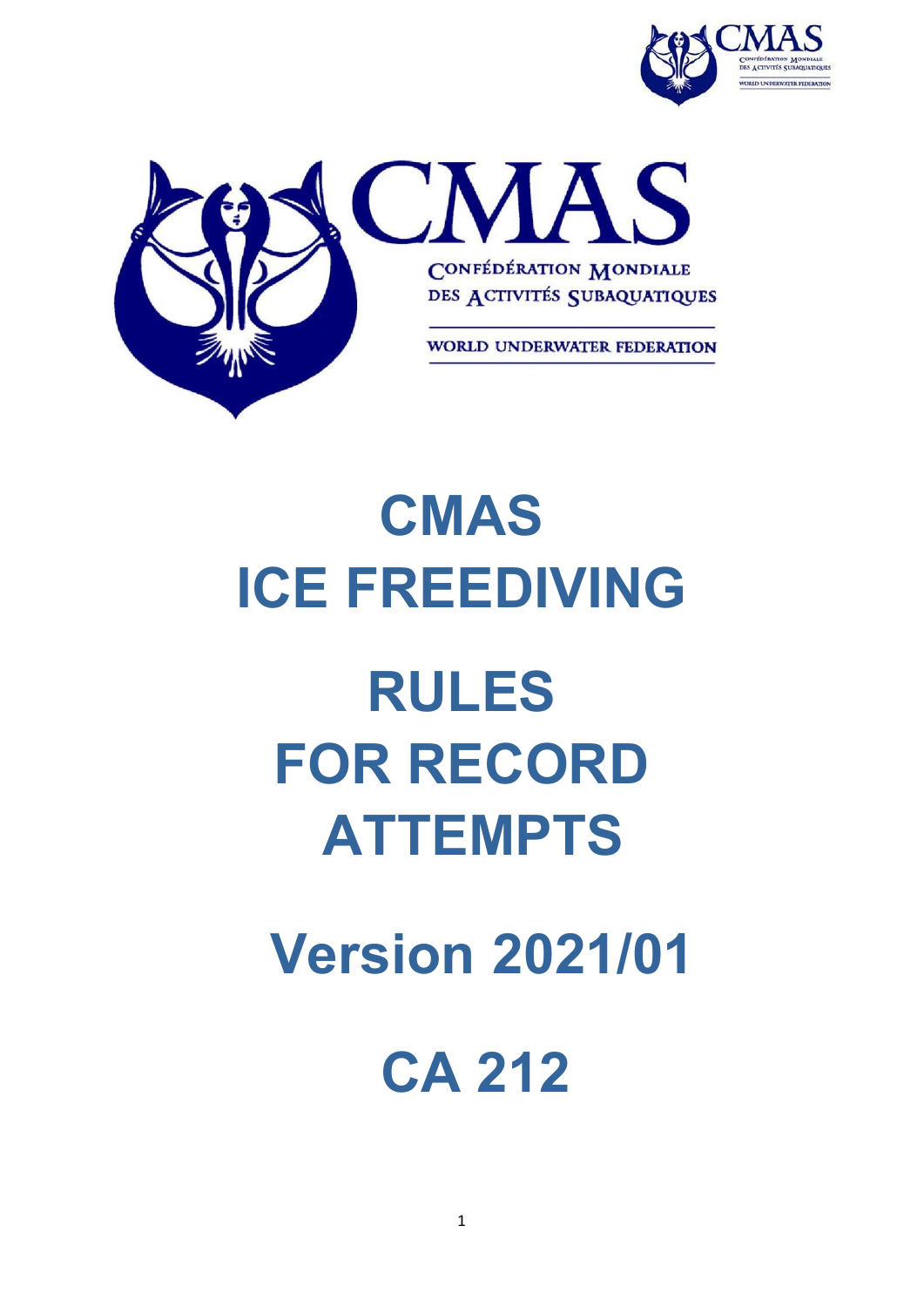

#### CMAS FREEDIVING UNDER ICE INTERNATIONAL RULES -version 2021/01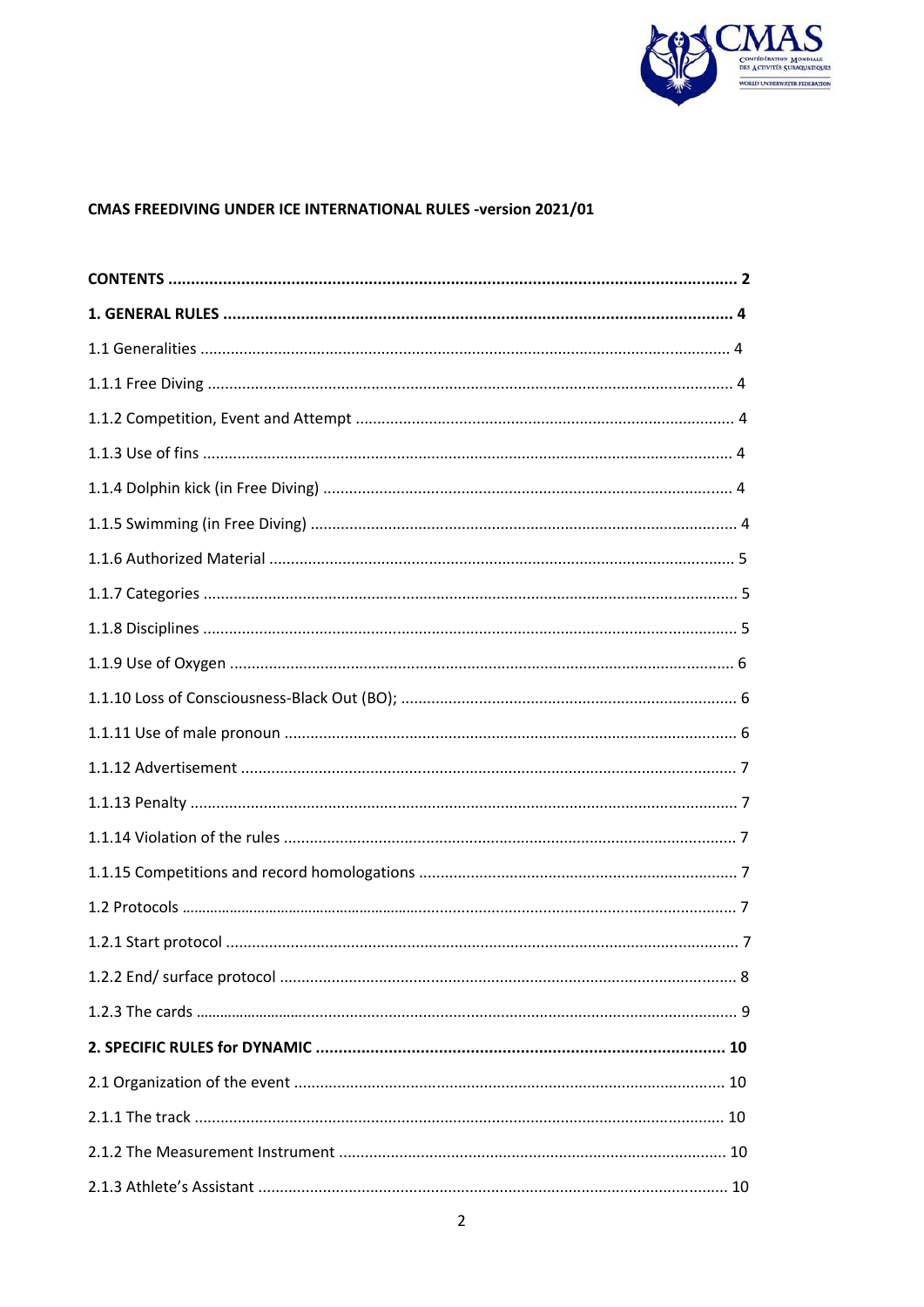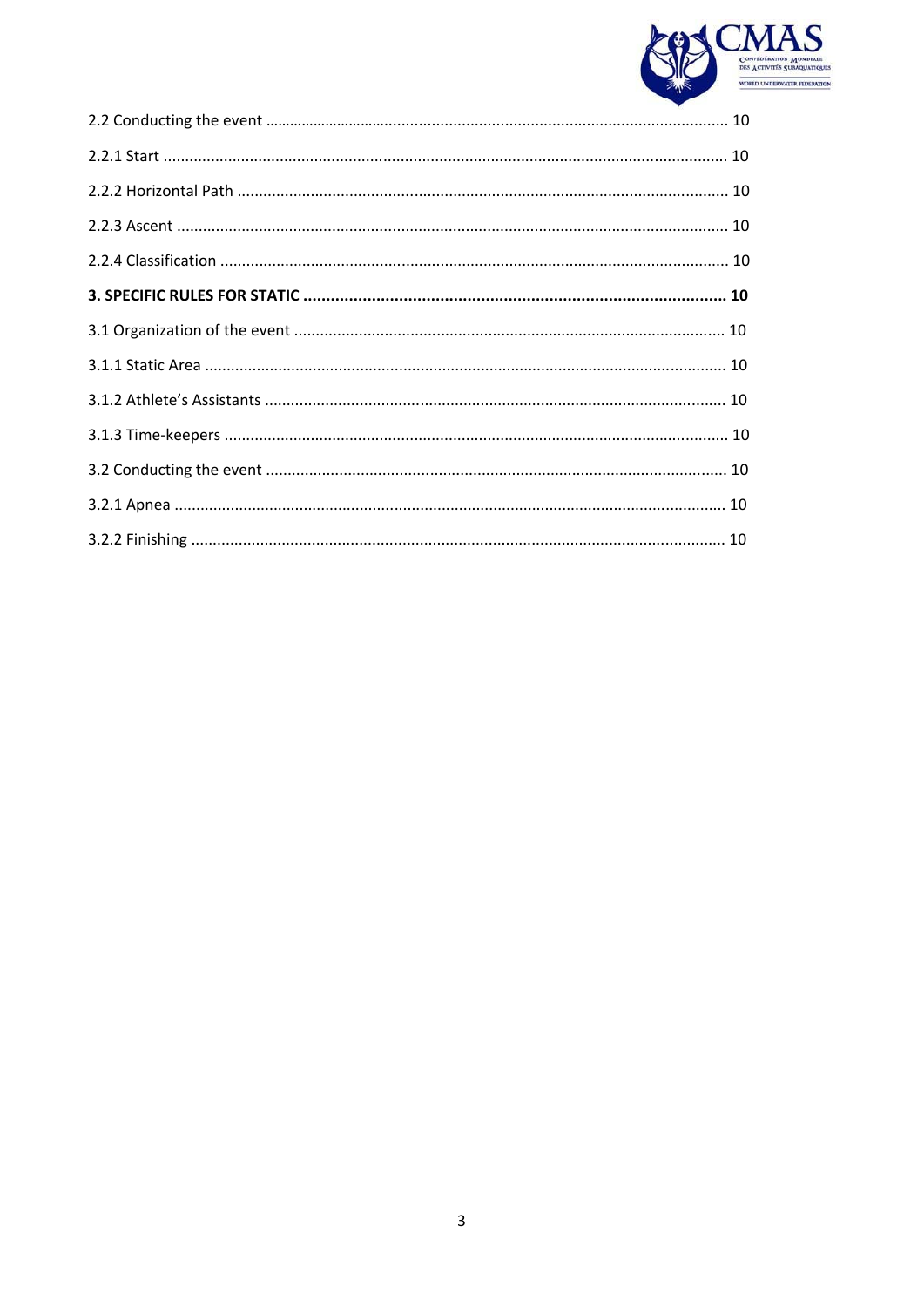

#### **1. GENERAL RULES**

#### **1.1 Generalities**

#### **1.1.1 Free Diving**

**1.1.1.1** The term "Free Diving" designates a sports event in "Apnea" where the athlete holds his breath keeping the breathing airways below the surface of the water.

**1.1.1.2** "Freediving under ice" designates freediving in frozen outdoor water area when diving happens under ice cover except static.

#### **1.1.2 Competition, Event and Attempt**

**1.1.2.3** The term attempt designates the single action of the athlete.

**1.1.2.4** Performance is the result of the athlete's attempt, measurable as a distance or time interval.

#### **1.1.3 Use of fins**

**1.1.3.1** The athlete may use a monofin or bi-fins (except for no-fin events).

**1.1.3.2** When fins are used, they must be powered only by the muscular power of the athlete, without use of any mechanism, even if the latter is activated by the muscles.

#### **1.1.4 Dolphin kick (in Free Diving)**

**1.1.4.1** A kick in which the legs move up and down together. The up and down motion constitutes one cycle.

#### **1.1.5 Swimming (in Free Diving)**

**1.1.5.1** Propelling oneself through water using movements of the limbs.

#### **1.1.6 Authorized Material**

**1.1.6.1** Mask or goggles. The mask or goggles must be transparent for the judges to be able to see the eyes,

**1.1.6.2** Nose clip.

**1.1.6.3** Neoprene costume or diving suit.

**1.1.6.3.1** If "no suit" discipline, no neoprene allowed except socks inside fins. The socks must stop before the angle.

**1.1.6.4** The athletes may use their personal weight. If a weight is used, the athlete must necessarily use it with a quick release system and must wear it over his clothing. In no case may the athletes have weights hidden under their clothing. The athletes have the right to leave their weight during the attempt or the surface protocol.

#### **1.1.7 Categories**

**1.1.7.1** The official attempts are organized for men and/or women who are at least 18 years old. Athletes who are at least 50 years old belong to the master's group, which is further subdivided in categories 50‐54, 55‐59, 60‐64, 65‐70 and over 70.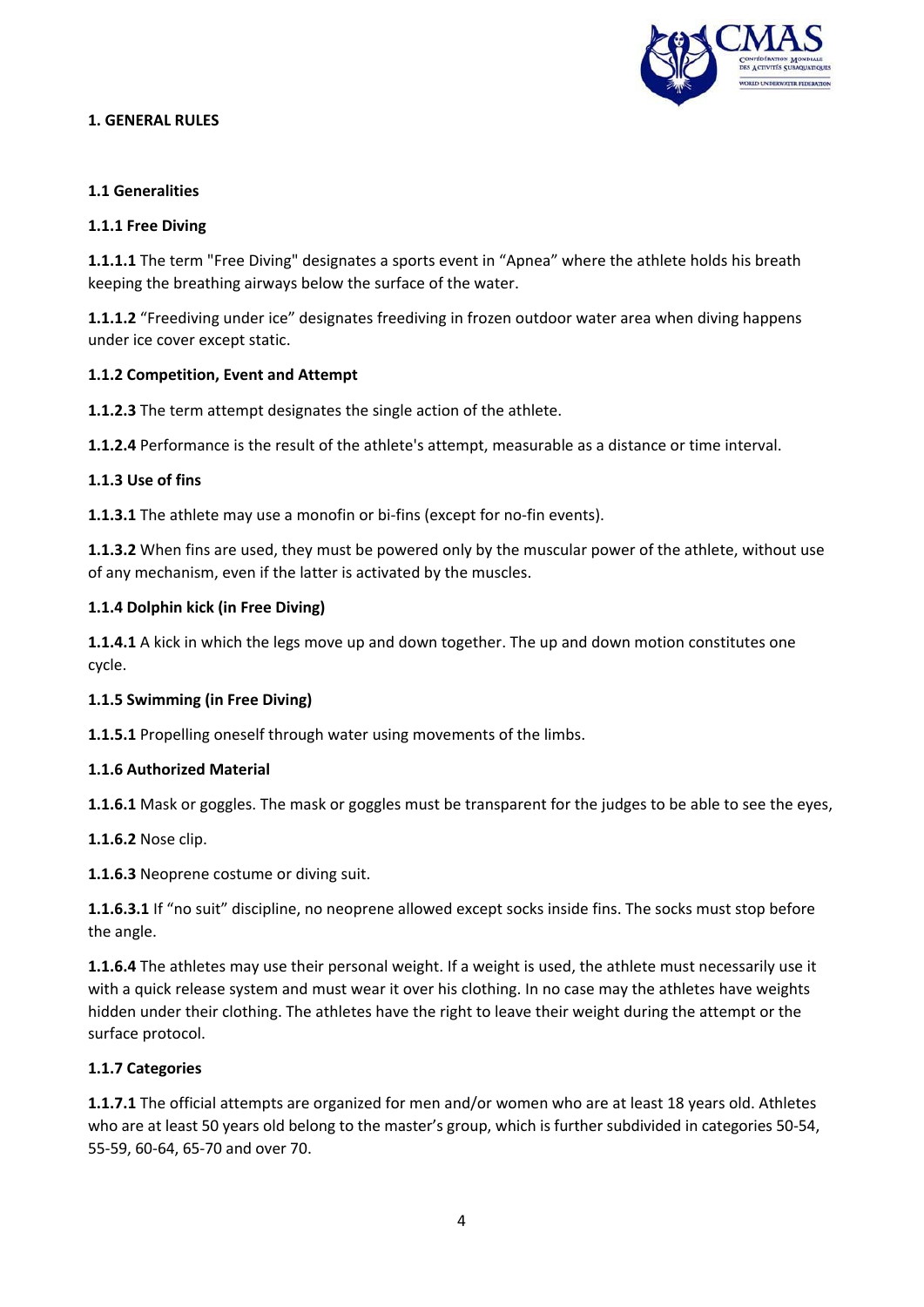

#### **1.1.8 Disciplines**

#### **Dynamic**

**1.1.8.1** Dynamic is a discipline where the athlete aims at covering the maximal horizontal distance by keeping the body below the surface of the water in apnea.

**1.1.8.2** This discipline can be conducted with the use of suit or without suit.

**1.1.8.3** There are three categories: DYN (monofin or bifins) DYNB (BIFINS)or DNF (without fins), with or without suit.

#### **Static**

**1.1.8.4** Static is a discipline where the athlete aims to perform a maximum duration in "Apnea". Apnea is holding breath below the water surface.

**1.1.8.5** This discipline must be conducted in frozen outdoor water area.

**1.1.8.6** There are two categories: with or without suit.

#### **1.1.9 Use of Oxygen**

**1.1.9.1** Before the attempt the use of oxygen is strictly forbidden. An athlete who has been declared guilty of the use of oxygen or of a mixture with excess oxygen will be immediately disqualified and will be subjected to a procedure of suspension from participation in the CMAS competitions and championships for a period which will be defined by the Confederation.

#### **1.1.10 Loss of Consciousness‐Black Out (BO);**

**1.1.10.1** Loss of motor control leads to disqualification if the athlete can't complete the Surface Protocol.

**1.1.10.2** In case of loss of Consciousness‐Black Out, and/or if the responsible judge decides that the athlete needs help, he orders to the safety assistants to take the athlete out (at least the breathing airways). In these two cases, the athlete is declared in BO and leads to disqualification and suspension from the current event.

#### **1.1.11 Use of male pronoun**

**1.1.11.1** In what follows the male pronoun will be used throughout. It goes without saying that this is done solely in order to avoid awkward formulations and it is perfectly understood that all persons participating at a competition, with whatever role, may be of either sex.

#### **1.1.12 Advertisement**

**1.1.12.1** For all competitions and international championships, the wearing of advertising on the fins and mask is authorized without restriction.

**1.1.12.2** Advertising is also allowed on the clothing.

#### **1.1.13 Penalty**

**1.1.13.1** Whenever a rule is violated in a way precisely defined in the corresponding articles the performance will be DQ.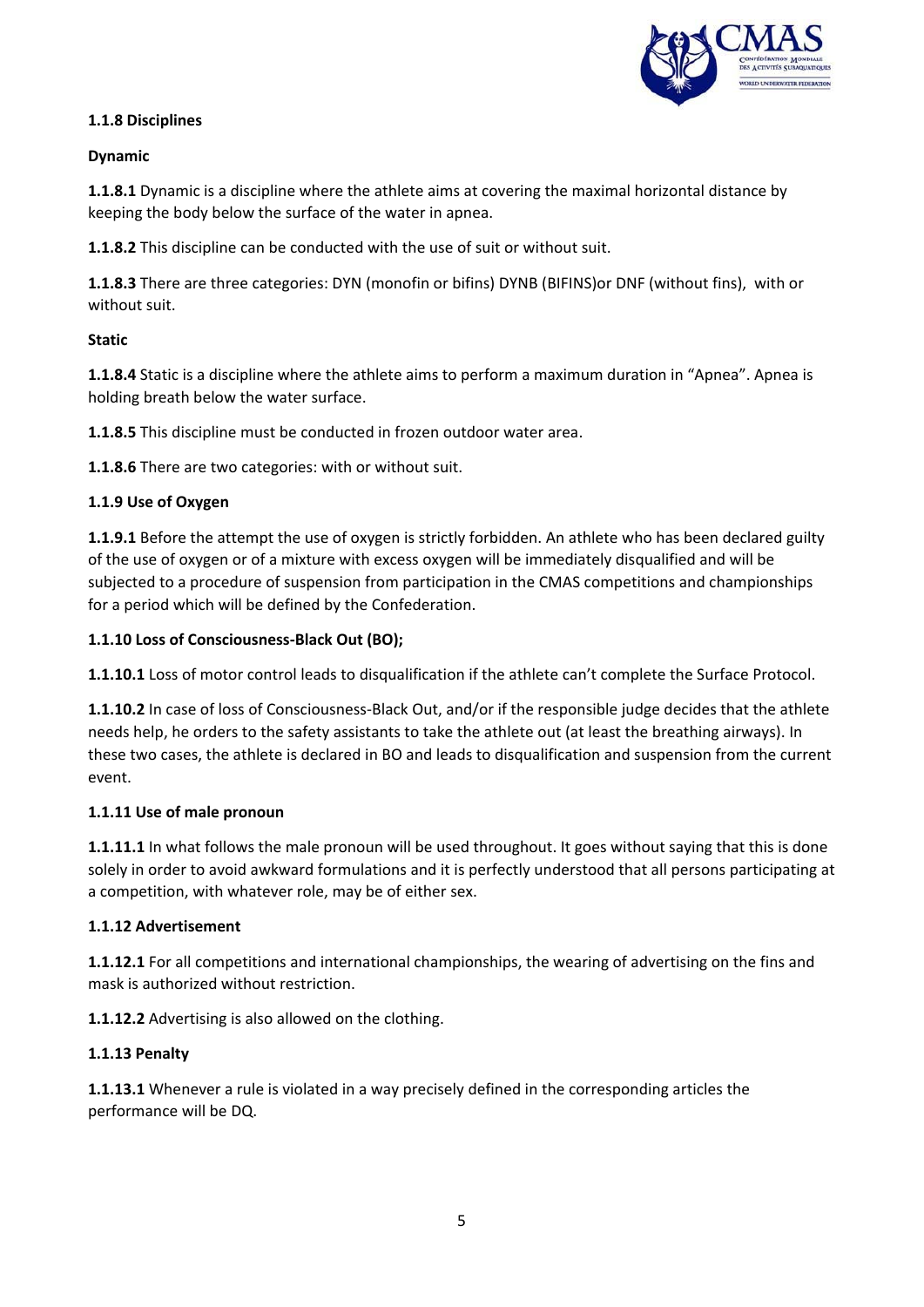

#### **1.1.14 Violation of the rules**

**1.1.14.1** The violation of rules leads to disqualification from the event.

#### **1.1.15 Record homologations**

**1.1.15.1** Attempts and record homologations are subject to latest versions of "Procedures of Championships" and "Contract for Record Attempts" documents available on the CMAS website.

#### **1.2 Protocols**

#### **1.2.1 Start protocol**

**1.2.1.1** The attempt begins when the chief judge informs the athlete that he must go to the start area.

**1.2.1.2** The athlete will then have five minutes to prepare himself to immerse. If the start point is free from the previous athlete, the athlete may come there earlier by asking the chief judge.

**1.2.1.3** He will be reminded of the time by the starter;

• Last 3 minutes / 2 minutes / 1.5 minutes / 1 minute / 30s / 20s / 10s / 5, 4, 3, 2, 1 / Top Time / +10s / +20s / +25, 26, 27, 28, 29, 30.

• The athlete can start from Top Time to +30s (30s window). If the breathing airways are not in the water at the count of +30s, he is disqualified

**1.2.1.4** The athlete is not allowed to start before the "Top Time".

#### **1.2.2 End/Surface protocol**

**1.2.2.1** Immediately upon surfacing of the airways of the athlete, the protocol and the 20 seconds counting starts.

**1.2.2.2** When he is on the surface, during the count of 20 (twenty) seconds beginning after surfacing, the athlete must: complete the Surface Protocol (OK Sign of the conventional underwater activities such as two fingers making a circle) to the direction of the Chief Judge who will be on the ice.

**1.2.2.3** The athlete is allowed to hold the edge of the ice hole during his surface protocol.

**1.2.2.4** Keep the head over surface. The breathing airways and equivalent level of the sides (roughly from the middle of the ears) and continuing line through the back of the head must be over the water surface.

**1.2.2.5** During the protocol, the athletes' head (as defined above) must not be in contact with the lane line or with any part of body such as hands, arms etc. to get support/help from. If it is the case, the judge will ask the safety assistant to hold/help the athlete which leads to DQ decision.

**1.2.2.6** For the Surface Protocol in CMAS record attempts, there has to be the Chief Judge (assigned by CMAS).

**1.2.2.7** The chief judge will be present and give the final decision on the performance within 3 (three) minutes after the completion of the attempt.

**1.2.2.8** The athlete can talk during the protocol but not the athlete's assistant.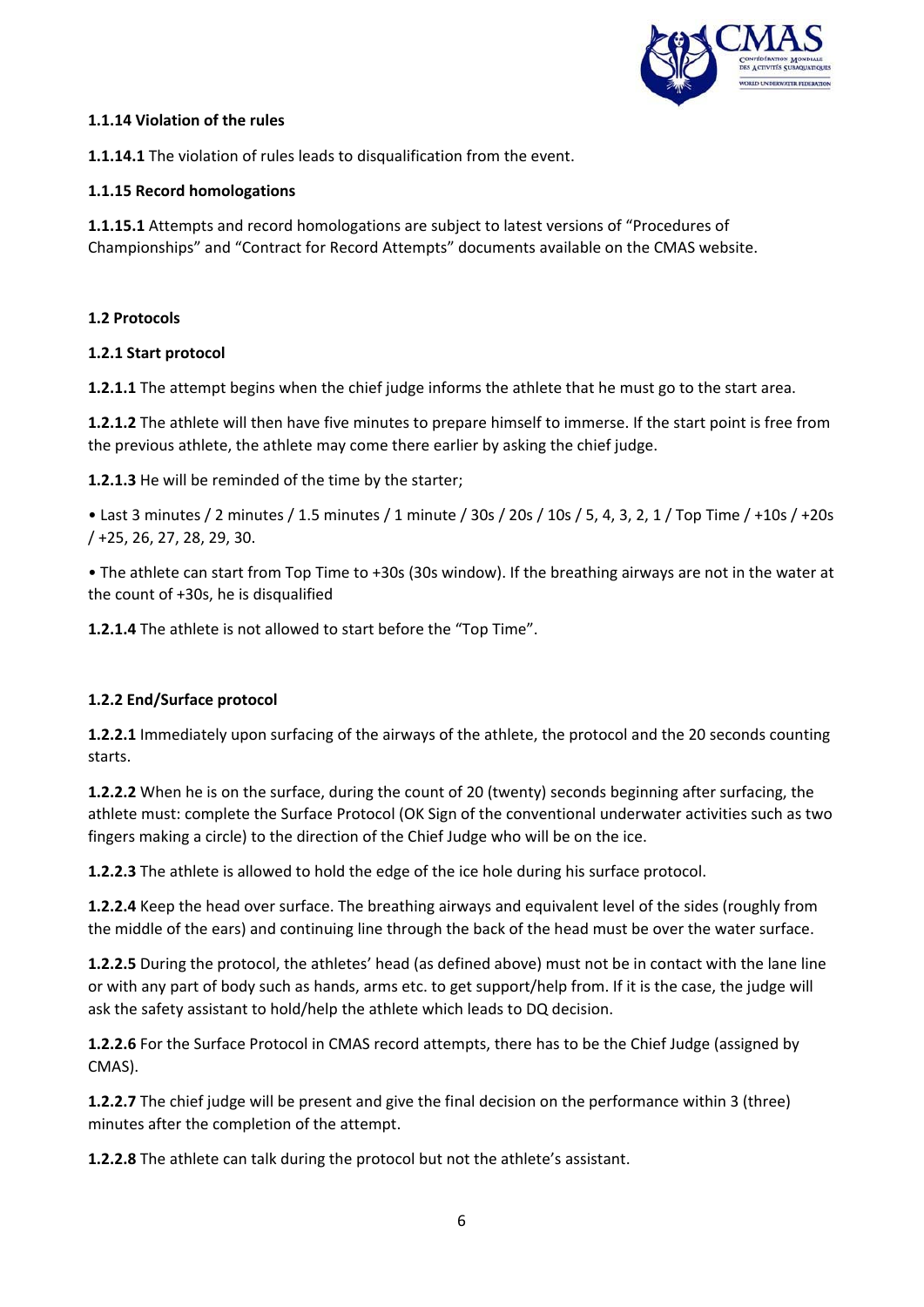

**1.2.2.9** If the athlete is touched by the people from the organization accidentally, the last decision on this act whether it is help or not, will be made by the Chief Judge.

**1.2.2.10** Video arbitration is mandatory for record attempts.

**1.2.2.11** People around and spectators must remain calm and silent during athlete's surface protocol and recovery. In the violation of this, the Chief Judge can decide to evict the people/team members from the competition area.

**1.2.2.12** Any kind of screaming or help of the athlete's national delegates, coaches or team members leads to the disqualification of the athlete.

#### **1.3.3 The cards;**

**1.3.3.1** The meaning of the cards is as follows;

• If everything is ok chief judge will show the athlete a white card.

• If a yellow card is shown which means something may have gone wrong; there might be a penalty or DQ issue then the athlete has to wait in the competition zone and judge will deliberate, chief judge has maximum 3 minutes to give the final decision

• If a red card is shown, the performance is not validated (DQ).

#### **2. SPECIFIC RULES FOR DYNAMIC**

#### **2.1 Organization of the event**

#### **2.1.1 The Track**

**2.1.1.1** The track has to be straight without any turns with a minimum depth of 5 meters. Maximum distance between the holes is 20 meters, which is also the maximum distance that a safety diver can cover.

**2.1.1.2** These measurements must be verified and validated by the CMAS Chief judge.

**2.1.1.3** There must be two safety lines under the ice: one for the lanyard of the athlete and one for the lanyards of the safety divers. Use of a lanyard on every dive is mandatory. Diving without a lanyard will lead to DQ.

#### **2.1.4 The Measurement Instrument**

**2.1.4.1** The measurement of the distance will be done from the end of the starting hole to the beginning of the exit hole.

**2.1.4.2** Other systems of automatic electronic measurement, which have been approved in advance by CMAS or have been assembled after a request by the organizing federation and approved by the chief judge, may be used.

#### **2.1.6 Athlete's Assistant**

**2.1.6.1** The athlete may have only one assistant. The assistant is allowed to stay in the starting hole with the athlete until the attempt starts. Diving of the assistant will lead to DQ.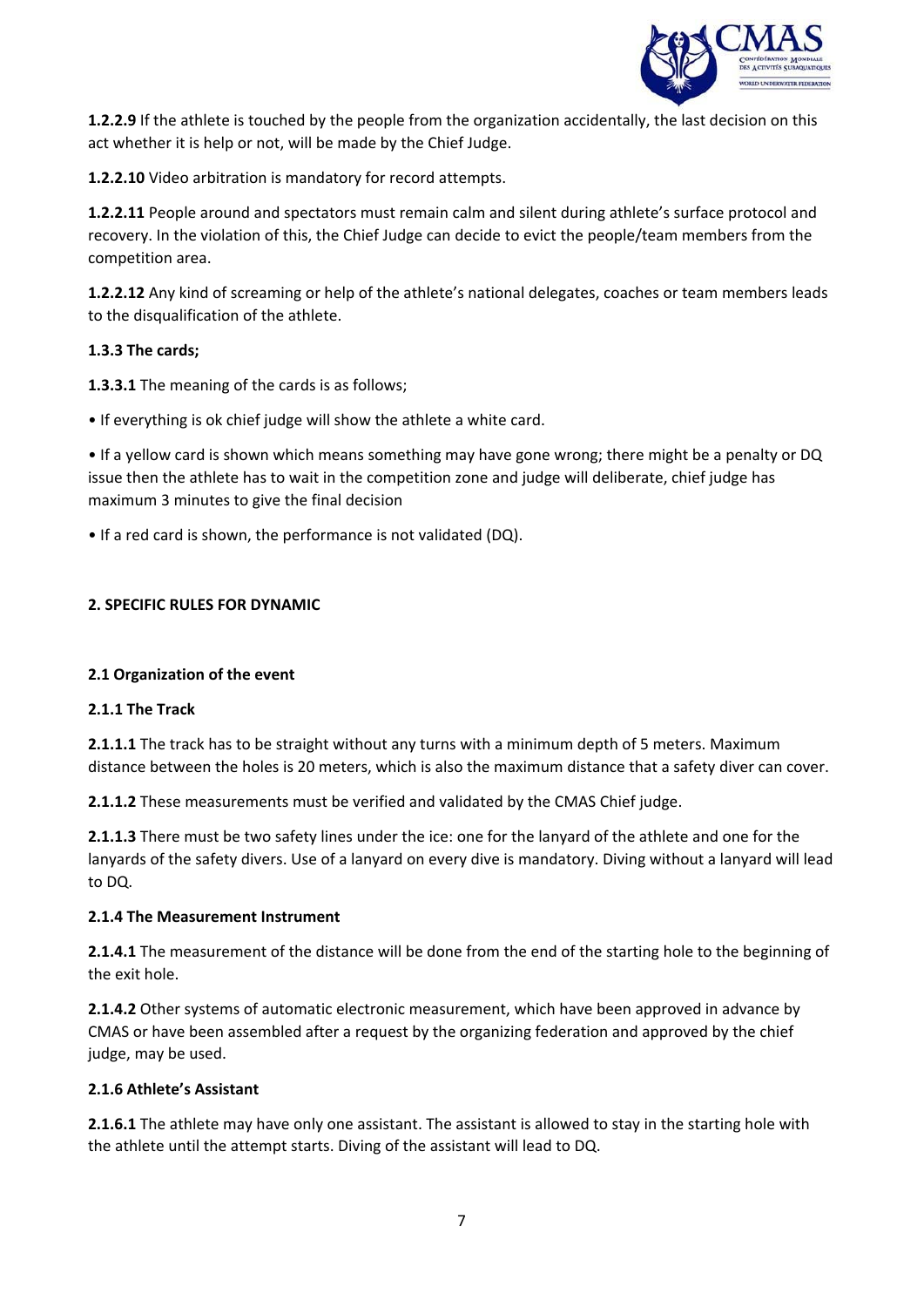

#### **2.2 Conducting the event**

#### **2.2.1 Start**

**2.2.1.1** For any discipline the athlete can put his mouth under the water until the top time. After the top time, any immersion of the airways will be considered as an official start.

**2.2.1.2** The athlete is not allowed to start by pulling himself of the ice.

#### **2.2.2 Horizontal Path**

**2.2.2.1** During the performance, the equipment or any part of the body, but not the breathing airways can get out of the water surface.

**2.2.2.2** Swimming at the surface is not allowed.

#### **2.2.3 Ascent**

**2.2.3.1** For his performance to be validated, the athlete must realize the End/Surface protocol as defined in article 1.2.2

**2.2.3.2** The athlete must not be helped or touched for any reason or in any way before the end of the surface protocol, unless he is in difficulty.

#### **2.2.4 Classification**

**2.2.4.1** The distances will be rounded to the nearest smaller full meter number.

**2.2.4.2** A new world record will be set at 1 m minimum over the previous world record.

#### **3. SPECIFIC RULES FOR STATIC**

#### **3.1 Organization of the event**

#### **3.1.1 Static Area**

**3.1.1.1** CMAS ice freediving world record attempts for static must take place on the surface of the water at a hole in ice in a frozen outdoor water area.

**3.1.1.2** The area must be verified and validated by the CMAS chief judge.

**3.1.1.3** In order to assist the judges in their decisions, an official video of the event is mandatory to be present at the surface, recording the total attempt of the athlete, including entry and exit protocol.